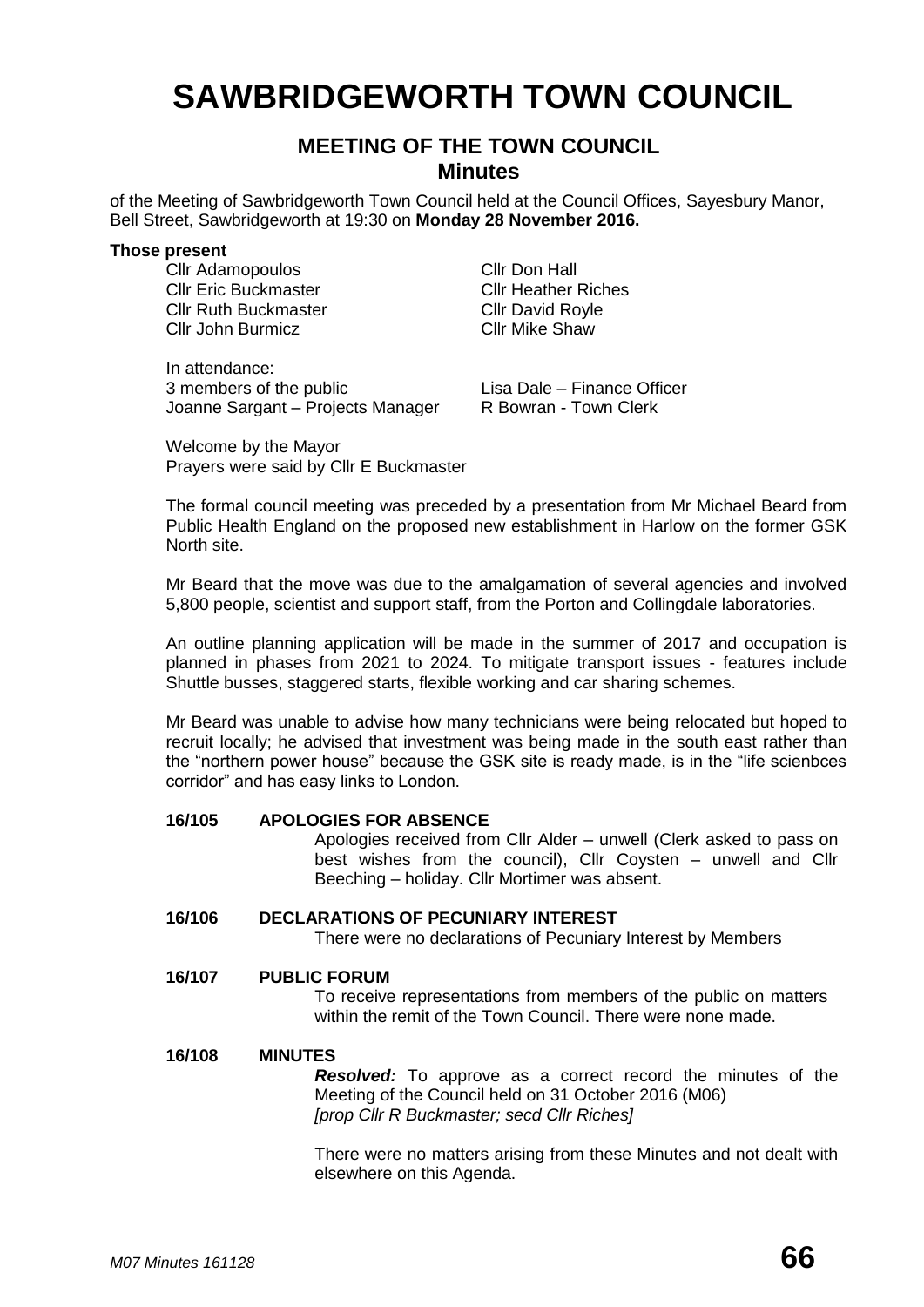## **16/109 PLANNING COMMITTEE**

*Received and Noted:* The minutes of the Planning Committee Meetings held on:

- 31 October 2016 (P08)
- 14 November 2016 (P09

## **16/110 MAYOR'S CORRESPONDENCE/COMMUNICATIONS**

To receive Mayor's appointments and communications. He attended:

- o Childrens Centre meeting at the Scout Hut
- o Nostalgia Day and Remembrance Service
- o Lights of Love

o Christmas Lights

Future appointments

- o St Elizabeth's Santa dash
- o 29 Nov. School Council
- o 15 Dec. Christmas Awards
- o 21 Dec. Christmas Drinks

## **16/111 REPRESENTATIVES REPORTS**

To receive representatives reports from:

- o District Councillor Eric Buckmaster reported
	- Village Halls conference on 02 November
	- Granting of 20 community activity awards
	- Esbies site enforcement would be webcast on 07 December
	- Increase of 7.5% in car park charges fro April 2017 ….
	- ... and a reduction in car parking subsidy to Sawbridgeworth and Buntingford
- o Other Representatives
	- Stop Harlow North campaign. Cllr Royle reported that there was an on-going campaign.

## **16/112 AUTHORISED SIGNATORIES**

Due to the failure by the bank to record the mandate requests made in October 2015, there are only two current members of council who are recognised by the bank as being authorised signatories.

*Resolved:* To appoint Cllr Beeching and Cllr Royle as the two further signatories, in addition to Cllr Riches, on the mandate with Lloyds Bank. *[prop Cllr Adamopoulos; secd Cllr Hall]*

#### **16/113 DISTRICT PLAN**

Clerk reported that approximately 150 members of the public attended the public consultations held on Saturday 05 November and Saturday 19 November.

Cllr Shaw asked what the town council's position was in regards to Gilston. He asked if any of the District Councillors who also sit on the town council opposed the changes to the Gilston plan.

Cllr E Buckmaster responded that he was not a District Councillor when the resolution was made, he had been a member of the Stop Harlow North campaign but the changes in the Special Spaces Strategy reducing the number of proposed dwellings in the Gilston area from 15,000 to 3,000 had meant that in his opinion the revised proposal was acceptable.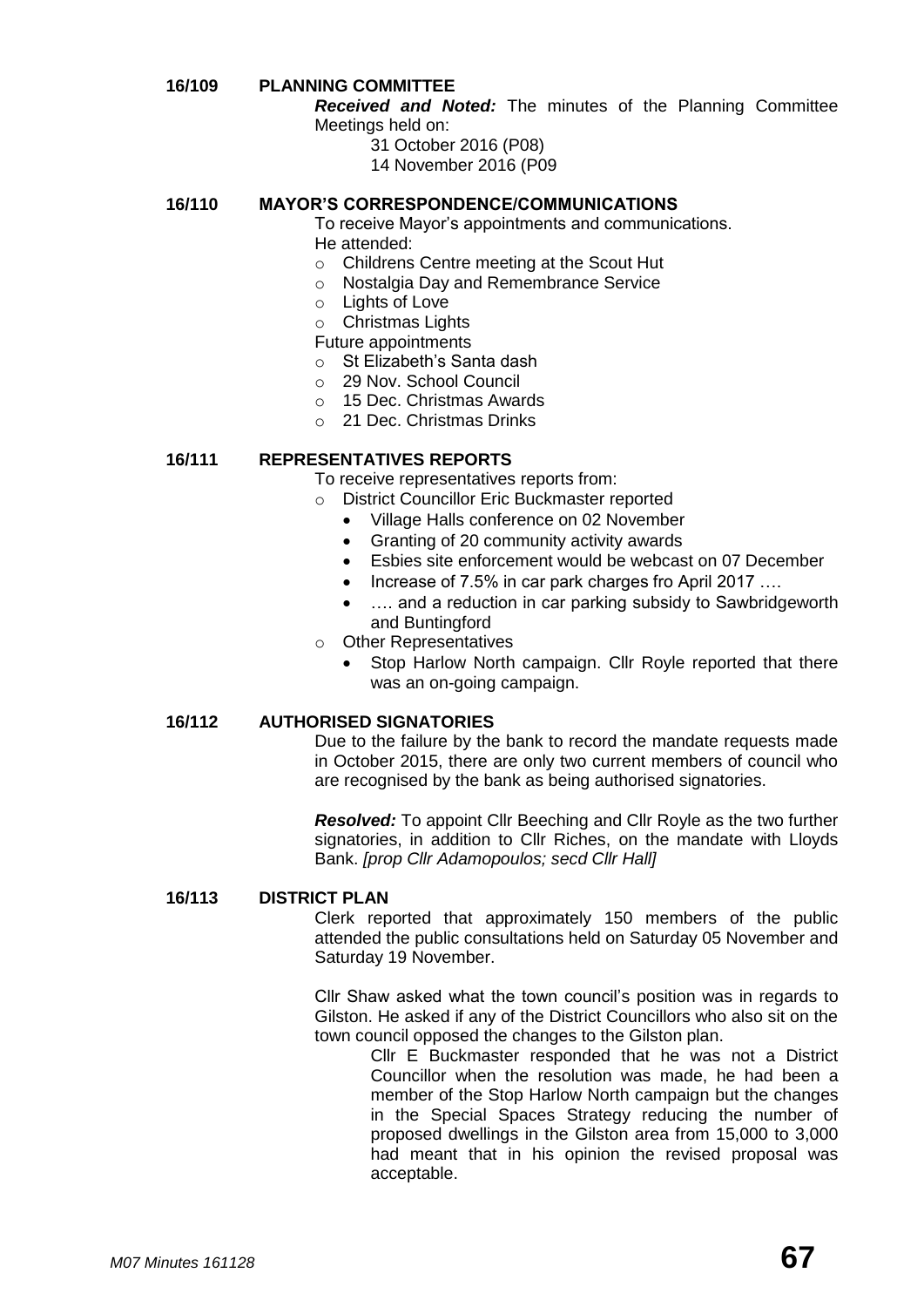Cllr Shaw reminded Members that his UKIP manifesto was based on his opposition to Harlow North development and asked which of the three town council Members, also district councillors, opposed the decision to adopt chapter 11 (the Gilston area) of the District Plan.

Cllr E Buckmaster responded that none of them had voted to oppose the decision.

Cllr Shaw then *Proposed* (seconded by Cllr Hall) a motion that the town council should oppose the contents of chapter 11 of the District Plan. Motion defeated *[Pro 2; Con 4; Abs 2]*

Cllr Shaw asked why the town council had not opposed the contents of chapter 8 (the Sawbridgeworth area) of the District Plan.

> Cllr E Buckmaster responded that there was no evidence of unilateral opposition. Town Clerk added that public objections had been in matters of detail not of overall concept.

*Resolved:* That with some typographical changes the Clerk's Summary of Comments received from members of the public should be sent in narrative form to EHDC for forwarding to the Planning Inspector. *[prop Cllr E Buckmaster; secd Cllr Riches]*

## **16/114 TOWN CLERK'S REPORT**

Report for November 2016

**Car Park Subsidy**

- New parking regime from EHDC imminent.
- No definitive advice yet on budgetary implications for 2017/18.
- **[Cemetery](http://www.sawbridgeworth-tc.gov.uk/town-information/town-council-services/cemetery)**
- 16 Interments managed in 2016/17 to date
- Application for an exhumation to be made to MoJ **Chamber Utilisation**
- Hosted EHDC senior team meeting on 07 November

#### **Community Transport - [Sawbobus](http://www.sawbridgeworth-tc.gov.uk/town-information/town-council-services/sawbobus) and [Minibus Hire](http://www.sawbridgeworth-tc.gov.uk/town-information/town-council-services/minibus-hire)**

- No update
- **District Plan**
- Two November consultation days.

#### **Hertfordshire Highways**

- Inaccurate information from Herts Highways a concern
- Corresponded with Head of Highways about sign cleaning **LGiU Briefings**
- Daily briefings on a 3-month free trial basis continue.
- **[Planning Matters \(acting as a consultee\)](http://www.sawbridgeworth-tc.gov.uk/town-council/planning)**
- 39 Applications considered in 2016/17.

## **Projects**

- Bell Street Conveniences; meeting with head of service.
- Town Green; no further activity.
- Library; No further action at the moment.

#### **Staff**

- A&A sub-committee briefed on changes in staff deployment **War Memorial**
- Task & Finish group established. Faculty applied for.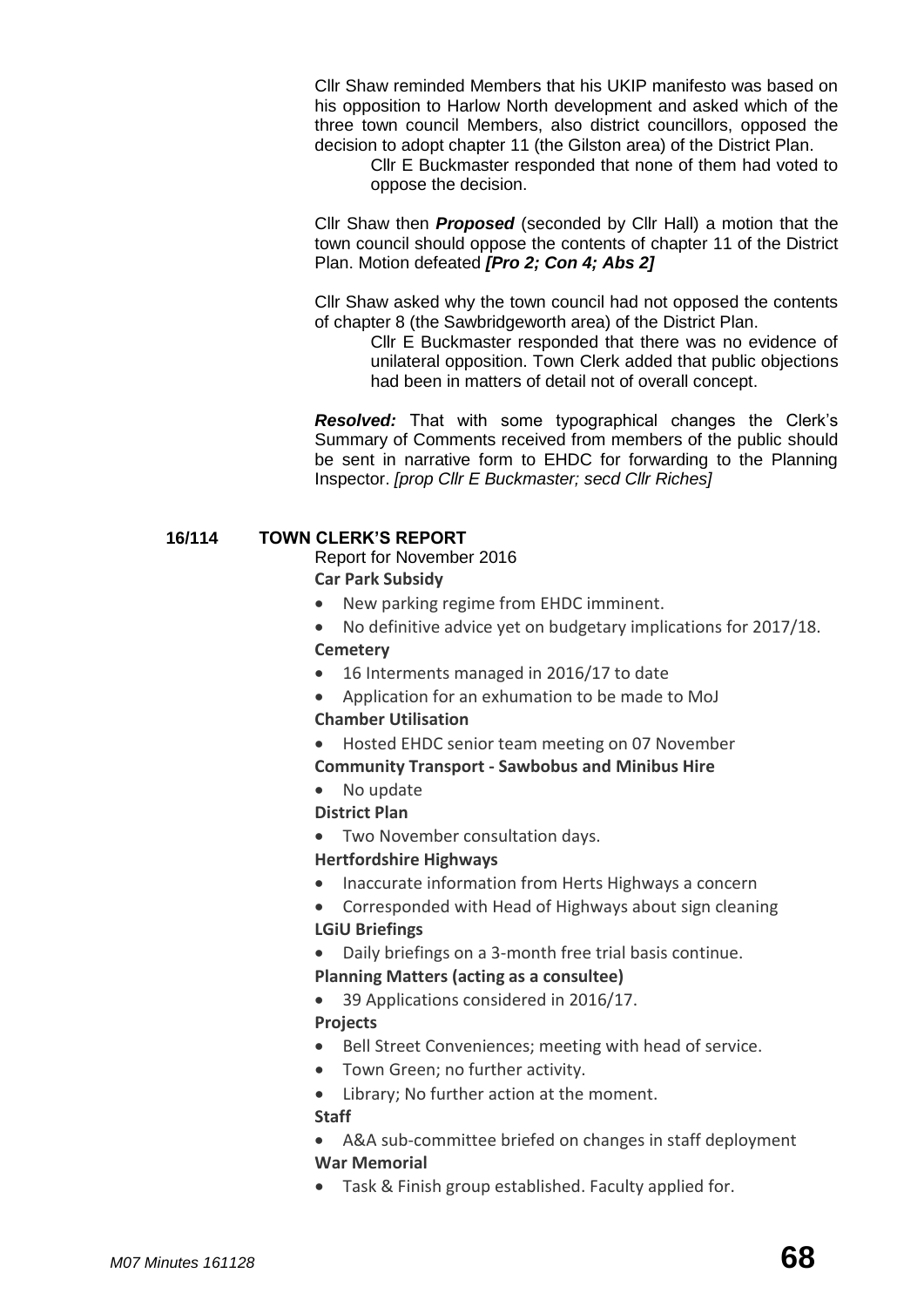Report and quotes received

## **Sawbridgeworth Town Action Plan 2016-2020**

## **The Five Key Issues**

## **Traffic Management (including Parking) How do we solve the problems of increasing traffic and the lack of parking?**

- o Dialogue with EHDC over future parking policy.
	- Not yet consulted
- o Develop "Shared Spaces" philosophy
	- **EHDC** placed in abevance
- o Dialogue with schools on "Walk to School" initiative
	- Scheduled for w/c 26 September
- o Development/Expansion of Sawbobus service **Schools service**

## **Amenities & Facilities**

## **How do we ensure these are best provided for the community?**

- o Continued maintenance and care for existing facilities
	- On-going programme
- o Negotiations with EHDC on refurbishment of Bell Street conveniences
	- Waiting consideration of consultation

## **Housing & Planning**

## **How do we make sure housing is best suited and the infrastructure is catered for?**

- o Dialogue with potential developers
	- Taking place where appropriate
- o Dialogue with EHDC and District Planners
	- Taking place as and when appropriate
- o Consider producing a Neighbourhood Plan
	- See Agenda item

## **Economic Vibrancy**

## **How do we re-invigorate the town centre and bring people to the town?**

- o Set up dialogue with retailers and businesses
- o Re-examine retailers opposition to farmers markets

## **Open Spaces**

## **How do we best plan and care for our open spaces?**

- o Develop ideas for Town Green
	- On hold while access to surgery site is discussed by EHDC
- o Develop ways and means to use Fair Green
	- Establish lordship of manor
	- Consult with local residents
	- Enact market rights